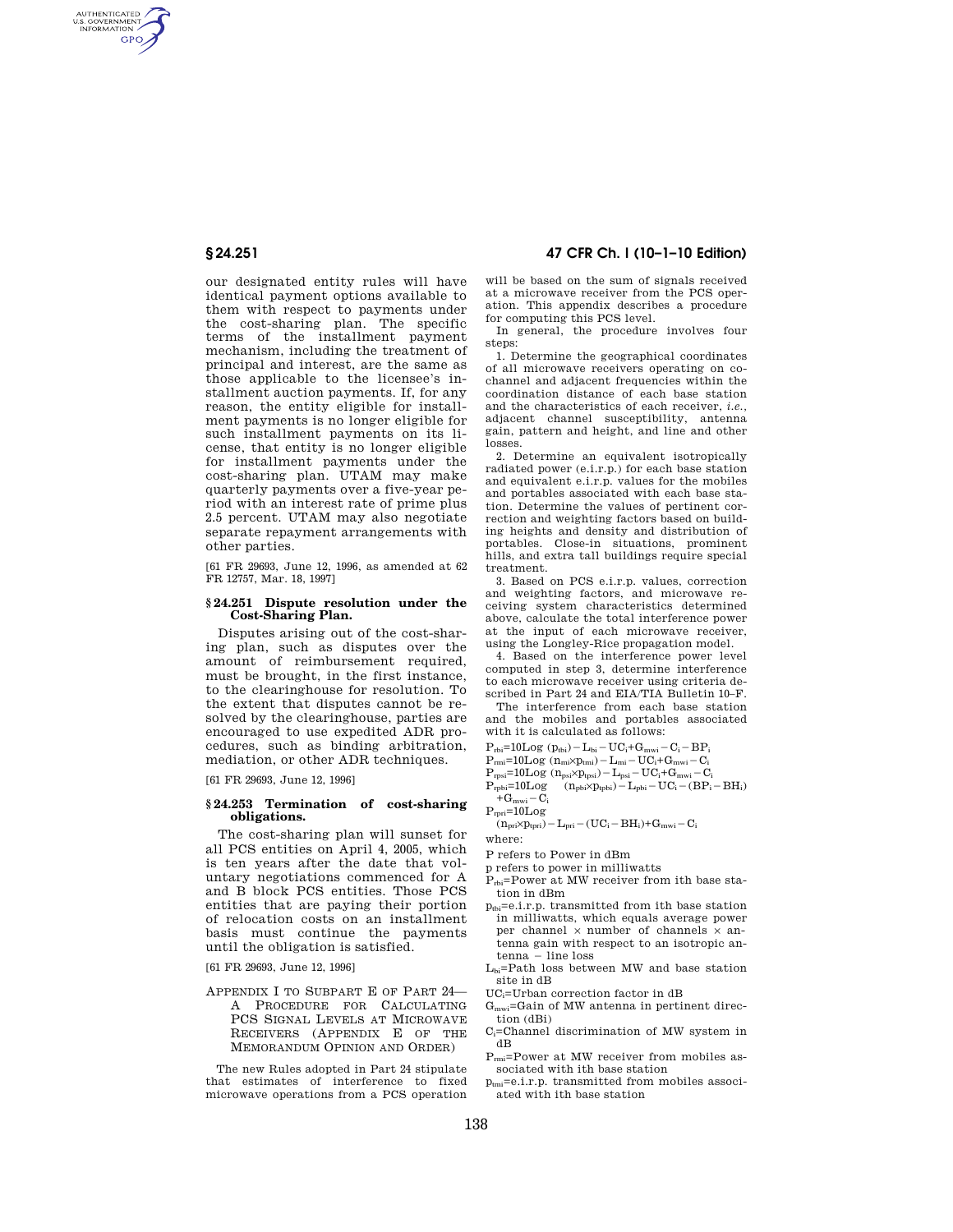## **Federal Communications Commission Pt. 24, Subpt. E, App. I**

 $n_m =$ Number of mobiles associated with ith base station

 $L_m$ =Path loss between MW and mobile transmitters in dB

Prpsi=Power at MW receiver from outdoor portables (s for sidewalk)<br>  $_{\text{ns}}=e.i.r.p.$  transmitted

 $p_{\text{tpsi}} = e.i.r.p.$  transmitted from outdoor portables associated with ith base station npsi=Number of outdoor portables associated

with ith base station Lpsi=Path loss between MW and outdoor

portables in dB

Prpbi=Power at MW receiver from indoor portables (b for building)<br> $p_{\text{tph}} = e.i.r.p.$  transmitted

 $p_{\text{tph}} = e.i.r.p.$  transmitted from indoor portables associated with ith base station

npbi=number of indoor portables associated with ith base station  $L_{\text{obj}}$ =Path loss in dB between MW and base

station site (using average building height divided by 2 as effective antenna height)

Prpri=Power at MW receiver from rooftop portables (r for rooftop)<br> $p_{\text{tpri}}=e.i.r.p.$  transmitted

transmitted from rooftop portables associated with ith base station

- npri=Number of rooftop portables associated with ith base station
- Lpri=Path loss in dB between MW and base station site (using average building height as effective antenna height)
- BPi=Building penetration loss at street level in dB
- BHi=Height gain for portables in buildings dB=2.5×(nf–1), where nf is number of floors

NOTE: where C<sup>i</sup> varies from channel-tochannel, which often is the case, the summation process is more complex, requiring summation at a channel level first.

Finally, the total PCS interference power at a given microwave receiver from all the base stations in a given frequency band is found by summing the contributions from the individual stations. Likewise, the total interference power at a given microwave receiver from all mobiles and portables operating in a given frequency band is found by summing the contributions from the mobiles and portables associated with each cell.

$$
p_{rb} = \sum_{i} p_{rbi} \text{ milliwatts}
$$
  
\n
$$
p_{rm} = \sum_{i} (p_{rmi} + p_{rpsi} + p_{rphi} + p_{rpri}) \text{ milliwatts}
$$
  
\n
$$
P = 10 \text{ Log}(p) \text{ dBm}
$$

*Base Stations.* Interference from each base station to each microwave should normally be considered independently. A group of base stations having more or less (within ±50 percent) the same height above average terrain, the same e.i.r.p., basically the same path to a microwave receiving site, and subtending an angle to that receiving site of less than 5 degrees, may be treated as a group, using the total power of the group and the average antenna height of the group to calculate path loss, L.

*Mobile Stations.* The e.i.r.p. from mobile transmitters is weighted according to the number of base station channels expected to be devoted to mobile operation at any given time. The antenna height of mobiles used in calculating path loss, L, is assumed to be 2 meters.

*Portable Stations.* The e.i.r.p. from the portable units associated with each base station is weighted according to the estimated portion of portables associated with that cell expected to be operated inside buildings at any given time and the portion which could be expected to be operating from elevated locations, such as balconies or building rooftops. For example, in the case of service intended for business use in an urban area, one might expect that perhaps 85 percent of the portables in use at any given time would be operating from within buildings and perhaps 5 percent might be operating from rooftops or balconies. The remaining 10 percent would be outside at street level.

Calculation of an equivalent e.i.r.p. for cells in suburban areas will involve different weighting criteria.

*Urban Correction Factor.* The urban correction factor (UC) depends on the height and density of buildings surrounding a base station. For the core area of large cities, it is assumed to be 35 dB. For medium size cities and fringe areas of large cities (4- to 6-story buildings with scattered taller buildings and lower buildings and open spaces) it is assumed to be 25 dB; for small cities and towns, 15 dB, and for suburban residential areas (one- and two-story, single family houses with scattered multiple-story apartment buildings, shopping centers and open areas), 10 dB.

The unadjusted urban correction factor, UC, should not be applied to base station antenna heights that are greater than 50 percent of the average building height for a cell.